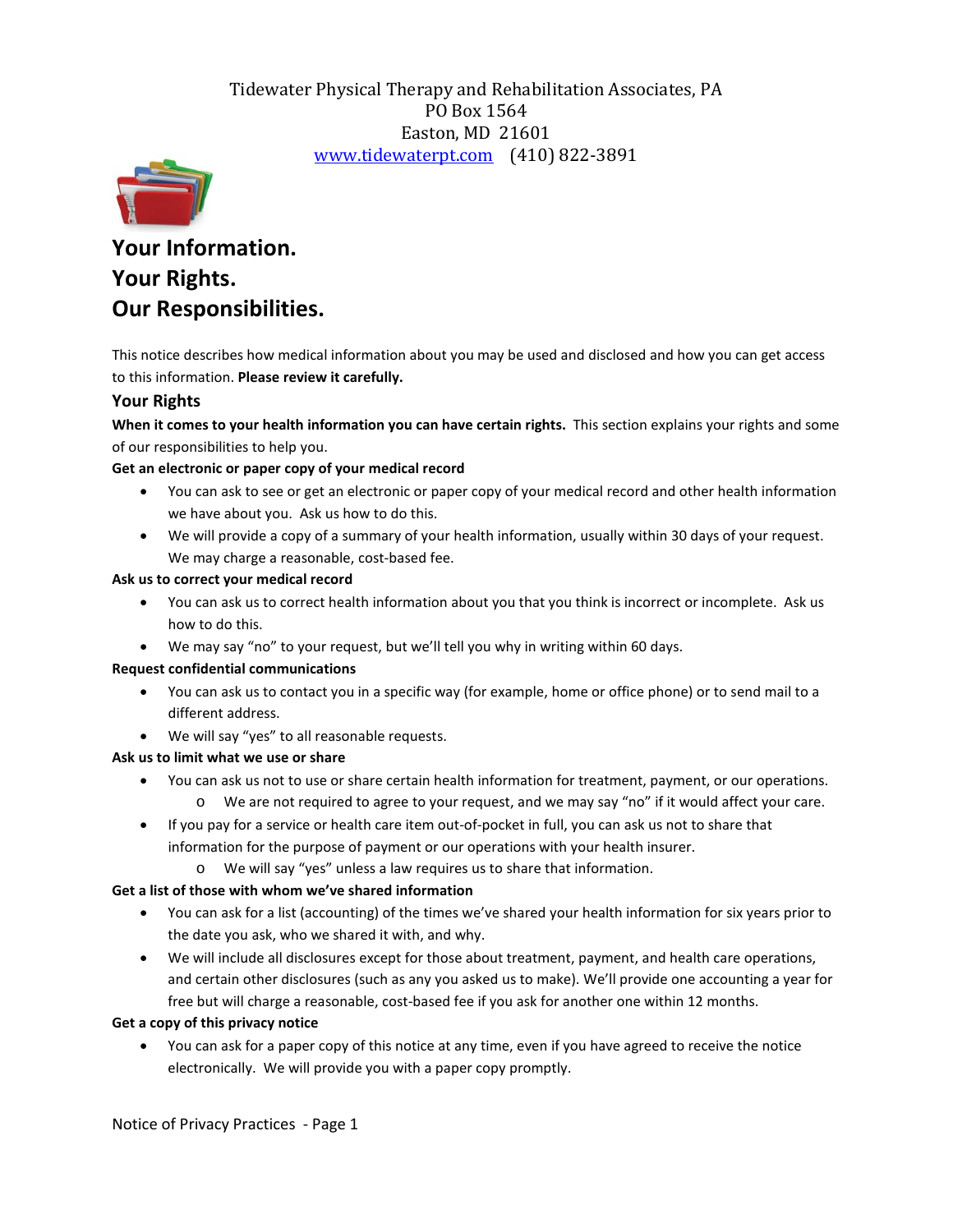#### **Choose someone to act for you**

- If you have given someone medical power of attorney or if someone is your legal guardian, that person can exercise your rights and make choices about your health information.
- We will make sure the person has this authority and can act for you before we take any action.

## **File a complaint if you feel your rights are violated**

- You can complain if you feel we have violated your rights by contacting us using the information on page 1.
- You can file a complaint with the U.S. Department of Health and Human Services Office for Civil Rights by sending a letter to 200 Independence Avenue, S.W., Washington, D.C. 20201, calling 1-877-696-6775, or visiting [www.hhs.gov/ocr/privacy/hipaa/complaints/.](http://www.hhs.gov/ocr/privacy/hipaa/complaints/)
- We will not retaliate against you for filing a complaint.

## **Your Choices**

**For certain health information, you can tell us your choices about what we share.** If you have a clear preference for how we share your information in the situations described below, talk to us. Tell us what you want us to do, and we will follow your instructions.

## **In these cases, you have both the right and choice to tell us to:**

- Share information with your family, close friends, or others involved in your care
- Share information in a disaster relief situation
- Include your information in a hospital directory
- Contact you for fundraising efforts

If you are not able to tell us your preference, for example if you are unconscious, we may go ahead and share your information if we believe it is in your best interest. We may also share your information when needed to lessen a serious and imminent threat to health or safety.

## **In these cases we never share your information unless you give us written permission:**

- Marketing purposes
- Sale of your information
- Most sharing of psychotherapy notes

## **In the case of fundraising:**

• We may contact you for fundraising efforts, but you can tell us not to contact you again.

## **Our Uses and Disclosures**

**How do we typically use or share your health information?** We typically use or share your health information in the following ways.

## **Treat you**

• We can use your health information and share it with other professionals who are treating you. *Example: A doctor treating you for an injury asks another doctor about your overall health condition.*

## **Run our organization**

• We can use and share your health information to run our practice, improve your care, and contact you when necessary. *Example: We use health information about you to manage your treatment and services.*

## **Bill for your services**

• We can use and share your health information to bill and get payment from health plans or other entities*. Example: We give information about you to your health insurance plan so it will pay for your services.* 

## *How else can we use or share your health information?*

We are allowed or required to share your information in other ways – usually in ways that contribute to the public good, such as public health and research. We have to meet many conditions in the law before we can share your information to these purposes. For more information see:

[www.hhs.gov/ocr/privacy/hipaa/understanding/consumers/index.html.](http://www.hhs.gov/ocr/privacy/hipaa/understanding/consumers/index.html)

**Help with public health and safety issues**

Notice of Privacy Practices - Page 2